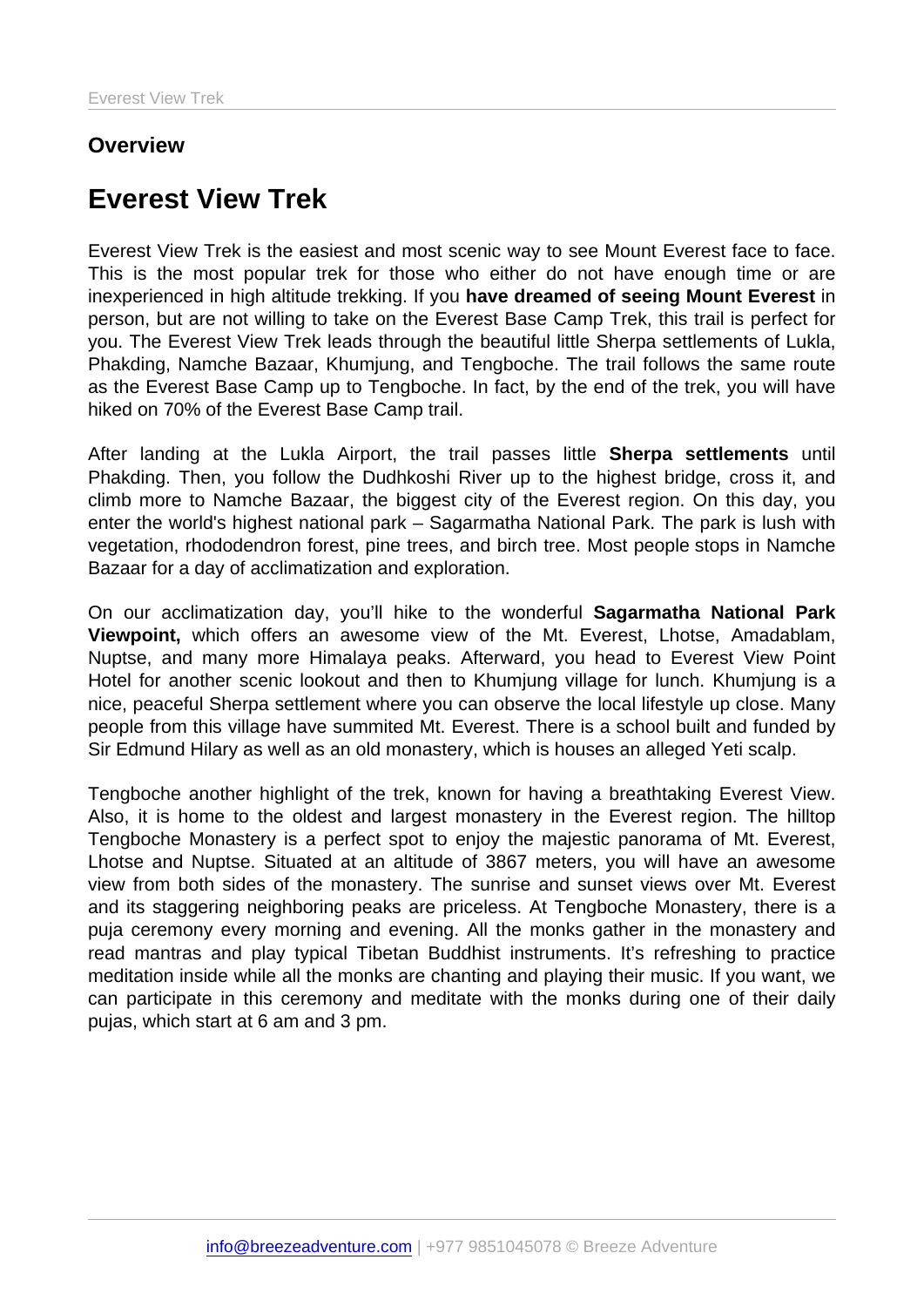Everest View Trek is a great combination of Sherpa culture, spiritual allure, amazing views, and the glorious Himalayas. This is not a typical trek through the mountains. It is a culturally and spiritually inspiring journey through beautiful villages and historical monasteries. The trail ends in Tengboche, from where we retreat along the Dudhkoshi River back to Monjo and then Lukla via Namche Bazaar.

## What is the Best Season for Everest View Trek?

This trek can be done all year because it doesn't lead high into the Himalayas. The best time for the Everest View Trek is during Autumn (September to early December) and Spring (March to May). September offers awesome views of the Himalayas and clear skies, complimented by beautiful alpine flowers. October and November bring even clearer skies and therefore stunning Himalayan views. December is a bit colder, but this can provide cloudless blue skies and a peaceful trail in the Himalayas. For sunrise and sunset vistas, December is the best month. March, April, and May are known to be the best months for expeditions in the Nepalese Himalayas, due to the moderate weather. During April, climbers from all over the world flock to the Everest region to try their shot at the world's highest peak. You may even share the trail with some of these people. Spring offers amazing weather and blooming flowers, so it's a perfect time for trekking in the Himalayas.

## Is Everest View Trek very Difficult?

Everest View Trek is not a difficult trek. In fact, it is categorized as being easy to moderate. This trek can be done by any people of all ages, no matter your level of experience. This trek doesn't lead into the high Himalayas, so it is much easier than the Everest Base Camp Trek. The trails are well maintained all the way to Tengboche. Some parts of the trail are a bit narrow, so you'll need to walk carefully. There are 7 suspension bridges on the trail. Some people who are afraid of heights struggle to cross this kind of bridge, but just try to focus on the beauty that surrounds you. The trail on the second day, from Phakding to Namche, is a bit long and there is an uphill at the end, but this is the most challenging part. Altitude is the only difficulty for this trek, but we have built an acclimatization day in Namche Bazaar to prevent any issues. Overall, this trek is quite easy and can be done all age people with a basic level of fitness.

# Fitness Level and Training for Everest View Trek

Everest View Trek is a simple hike in the Himalaya. It does not require special climbing or hiking experience. Still, it helps to be in good shape to have a joyful and successful trip. If you have regular hiking experience, try to maintain that and do some hiking around where you live starting about 2 weeks prior to your departure. If you don't have much experience, try to build some up before taking the Everest View Trek. Your basic, beginner level hiking experience will help to complete this trek without any problems.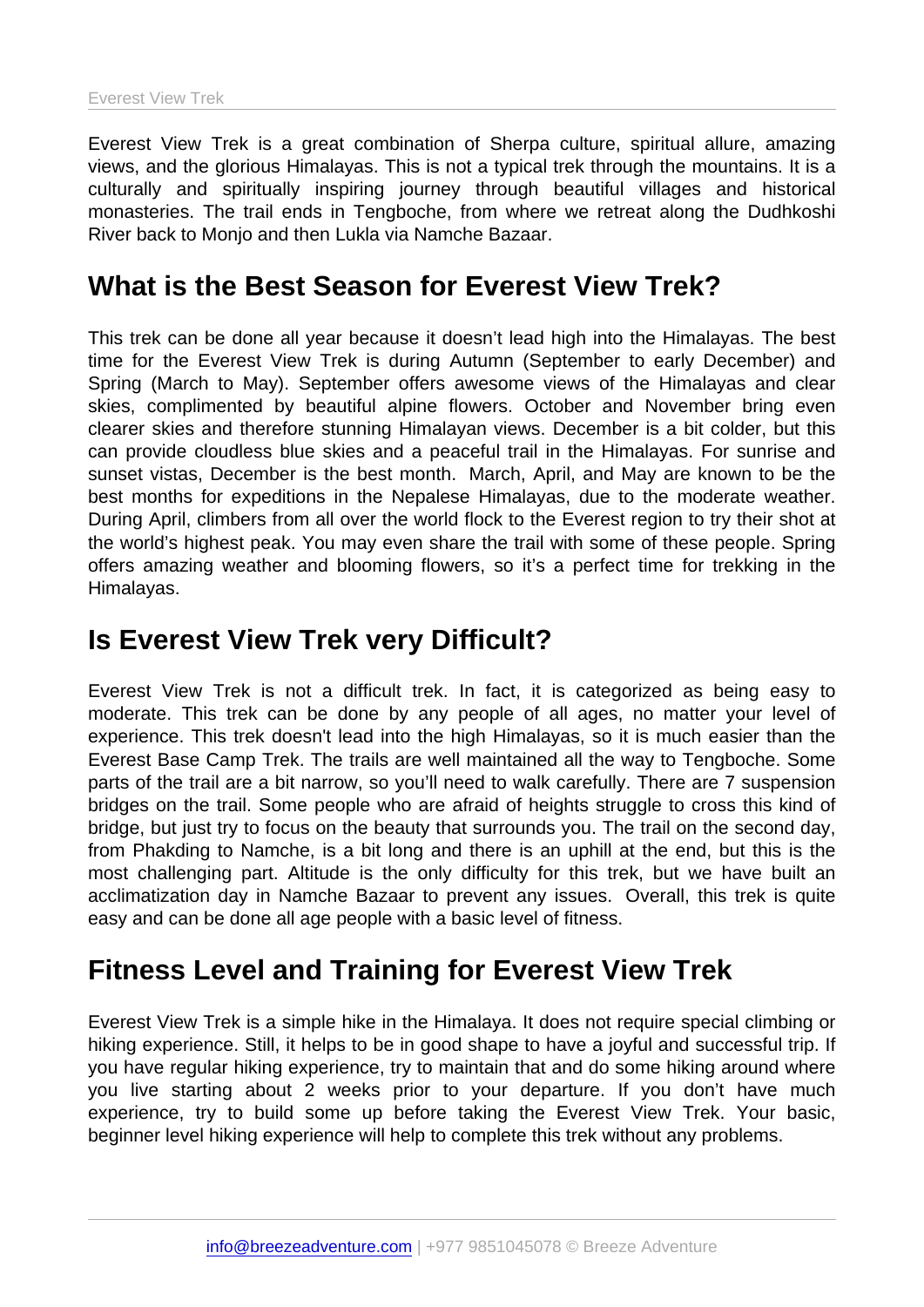# What is the Culture and Religion on Everest View Trek?

People from the Himalayas are generally super welcoming and friendly. Most people from the Everest region are Sherpa, the most famous ethnic group of the Himalayas. To them, the mountains are sacred and they have a lot of respect for nature. Still today, Everest summiteers don't climb Mt. Everest without the help of local Sherpas. They are very friendly to visitors, each other, and the Himalayas. They are Buddhists, which manifests in their cool, laid-back ways. They are generally happy and accept easily what comes their way. There are 6 dated monasteries in the Khumbu (Everest) region. In January, there is a big festival called Lhosar, which is awesome to participate in and witness. Mani Rimdu is another major festival that happens twice a year – in August and October. If you come in October, you can combine this spiritual festival with the best time to trek in the Himalayas.

# What are the Most Popular Places in Everest View Trek?

Everest View Trek leads into the most popular region in Nepal – the Everest region. Many of the most popular places along Everest Base Camp Trek can be seen in this short trip. Here is a list of the most popular places on the Everest View Trek:

#### Lukla Airport

The Everest View Trek is full of excitement from the moment you take off in Ramechhap. The early morning flight is quite a thrill, especially landing on an airstrip that sits on the edge of a cliff. In fact, in 2010, the History Channel deemed the Lukla Airport as the most dangerous airport in the world. The infamous airport was built in 1964 with the help of Sir Edmund Hilary and the Nepal Government. During your flight, you can see mountains of all sizes from your window. Once you disembark, you'll feel immense joy knowing that you've reached the gateway to the Everest region.

#### Namche Bazaar

Namche Bazaar is the biggest town and commercial center of the Everest region. After your trek, it is the best place to chill out and have a beer in one of the many bars in town. On Saturdays, there is an awesome little local market, where you can buy local Sherpa handicrafts among many other things. On your acclimatization day, spend an hour or two wandering the streets, checking out the various bakeries, galleries, cafes, and restaurants Namche Bazaar. This little tourist hub is a must-see place on any Everest region adventure!

#### Sagarmatha National Park Viewpoint

Everest View Point gives you your first glance at the world's most legendary mountain. Seeing Mount Everest for the first time is an unforgettable moment. A few hundred feet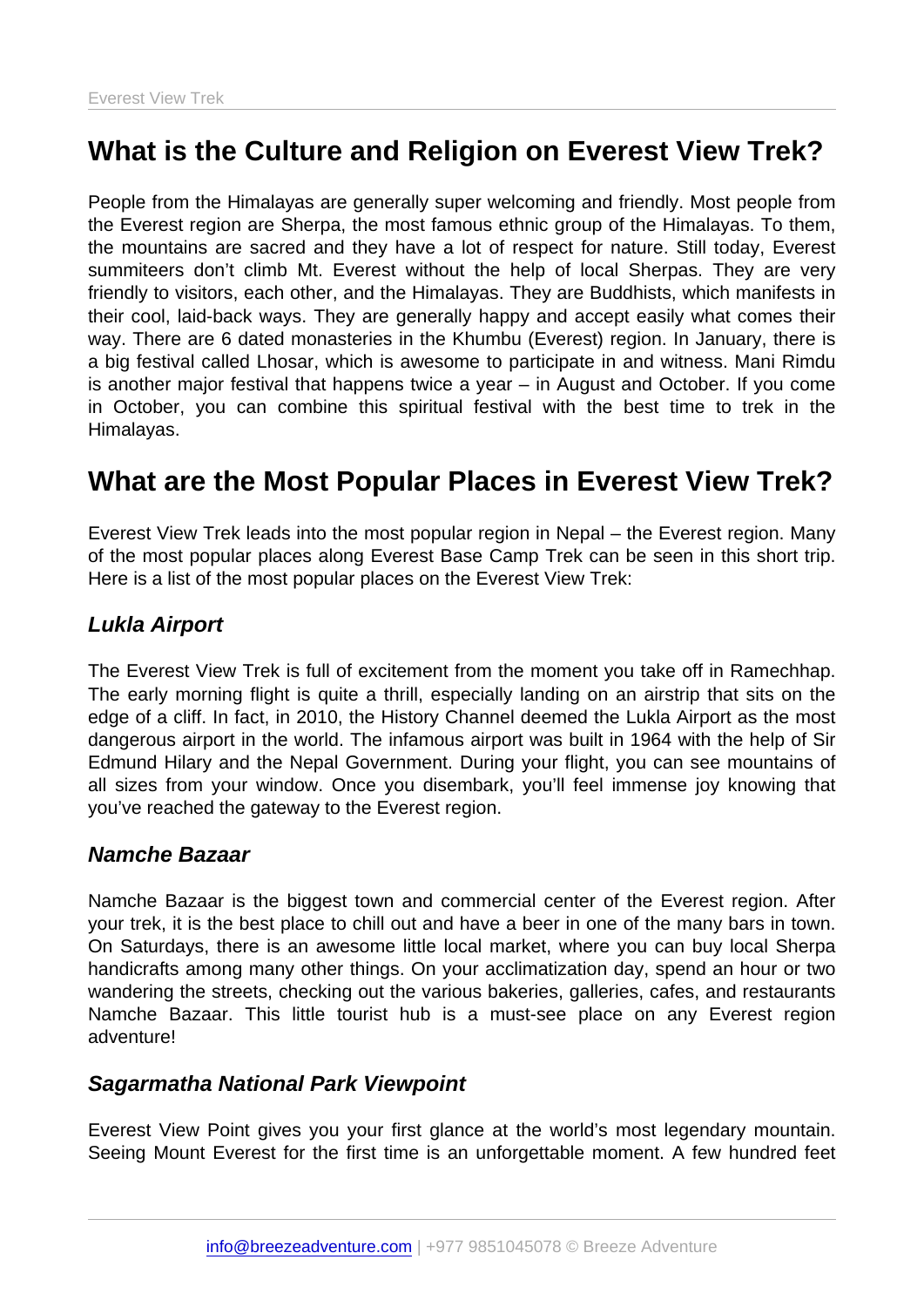above Namche Bazaar, you can see the expansive Khumbu Valley and several of the highest mountains in the world.

#### Hotel Everest View

On your acclimatization day in Namche Bazaar, one place you will is is Everest View Hotel. As the name suggests, the place has stunning views of Mount Everest. At 13,000 feet above sea level, Hotel Everest View is officially the Highest Placed Hotel in the World, according to Guinness Book of World Records (2004). In the morning on the way to Khumjung Village, it is the perfect spot to have a cup of tea and relax while absorbing the peace and serenity of this beautiful place. The 360-degree panorama gets you excited for the even more glorious view the following day!

## Khumjung Village

The final destination of our acclimatization hike from Namche Bazaar is Khumjung Village. Ascending higher and higher above Namche, incredible mountain views begin to appear. The village is small and charming, with little stone houses clustered around the flat grassy area. At the highest point of Khumjung village, there lies a famous old monastery. Within this monastery lies an alleged Yeti scalp, the fabled creature that is known to roam the Khumbu region. Take a look at it and wander around the monastery. Afterward, you hike back down to Namche Bazaar, feeling good after the acclimatization hike.

#### Tengboche Monastery

The oldest and largest gompa in the region, Tengboche Monastery is an absolute gem. At 3867meters, it is the highest point of the trail and offers beautiful Himalayan views. One highlight of the Everest View Trek is participating in the daily puja at Tengboche Monastery, which happens at 6 am and 3 pm. Meditating with monks in the early morning is an experience that you will cherish for life. Tengboche village is also a great place to witness Sherpa culture and their devout adherence to Tibetan Buddhism. The view from the back of the monastery is the best view you'll have throughout the trek, so enjoy it!

# Why Everest View Trek?

The truest answer to this question is, "Why not the Everest View Trek?" This adventure offers a lifetime experience to trekkers. It can be done by people of all ages, even with a basic level to zero mountain hiking experience. This is a short introduction trek into the Everest region, which offers several awesome views of Mt. Everest from up close, as well as other towering mountain peaks. The trail goes through many Sherpa villages, where you can observe the local culture and day-to-day lifestyle. With very little risk of high altitude sickness, you can see incredible views of Mt. Everest and several more of the world's highest peaks. A bucket list dream can be crossed off within just a few days of leaving Kathmandu.